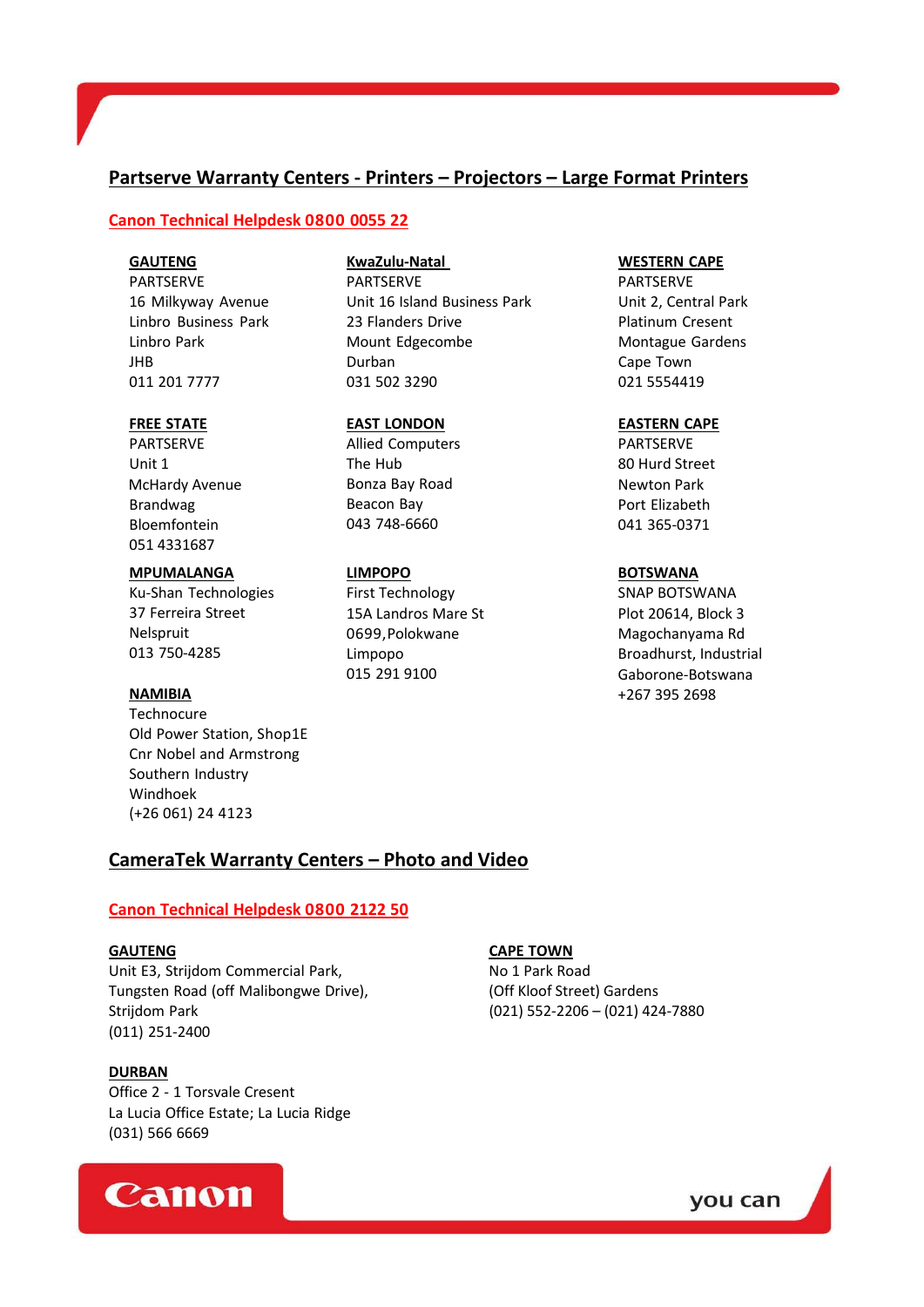

Canon South Africa (Proprietary) Limited, registration number 1999/021667/07 (" Canon") Standard Warranty Terms and Conditions (Applicable only in the Republic of South Africa, Namibia, Botswana)

Namibia and Botswana Warranty Effective 1 January 2016

1. Warranty

Canon warrants this Product to be:

- 1.1 reasonably suitable for the purpose for which it is generally intended;
- 1.2 of good quality, in good working order and free of defects;
- 1.3 usable and durable for a reasonable period of time; and
- 1.4 compliant with any applicable standards set under the Standards Act, 29 of 1993, or other public regulation,

during the warranty period.

- 2. Warranty period
- 2.1 The warranty period is one year, except for:
- 2.1.1 Software and consumables, that is, batteries, bulbs, inks, toners, toner cartridges & ink cartridges with print heads encased, where the warranty period is 6 months, except for projector lamps, where the warranty period is 1 000 hours of usage. The usage will be read by Canon upon return of the projector to Canon (the lamp only will not suffice for the purposes of determining its usage);
- 2.1.2 Digital SLR Cameras, Mirrorless, Professional Video Cameras and lenses where the warranty period is 2 years,
- 2.1.3 Projectors and Binoculars, where the warranty period is 2 years.
- 2.1.4 Canon PIXMA G Series where warranty is 1 year or 30 000 prints/copies, whichever comes first Canon MAXIFY Series where warranty is 3 years (upon registration within a 3 month period from date of purchase), effective 1 September 2019
- 2.1.5 Large format printers namely: imagePROGRAF, (excluding PRO-1000) where the warranty period is 3 years (effective 01-10-2017), Print head, where the warranty period is one year, or until the internal machine, ink drop count reaches 10E12, whichever occurs first. 10E12 signifies approximately 1 trillion ink drops passing through the print head for the application media. The ink drop count will be read by Canon upon return of the print head to Canon; Large Format Scanners, namely: M40; L24e/L36e & T36 (not applicable to ColorTrac Series Scanners) where the warranty period is 3 years (effective 01- 10-2017),
- 2.1.6 DR&P high volume scanners, where the warranty period is 2 years (effective 01-06-2012), except for the consumables (being exchange rollers, separation pads, imprinters and inks), where the warranty period is as stated in 2.1.1.
- 2.2 The warranty period commences on the date of delivery of the Product.
- 3. Your rights under the warranty
- 3.1 In the event that the Product does not comply with the warranty:
- 3.1.1 within a period of 6 months from date of delivery, you may return the Product, without penalty and at Canon's risk and expense, and choose whether Canon repairs or replaces the Product, or refunds you the price paid for the Product, provided that you provide Canon with reasonable proof of purchase; or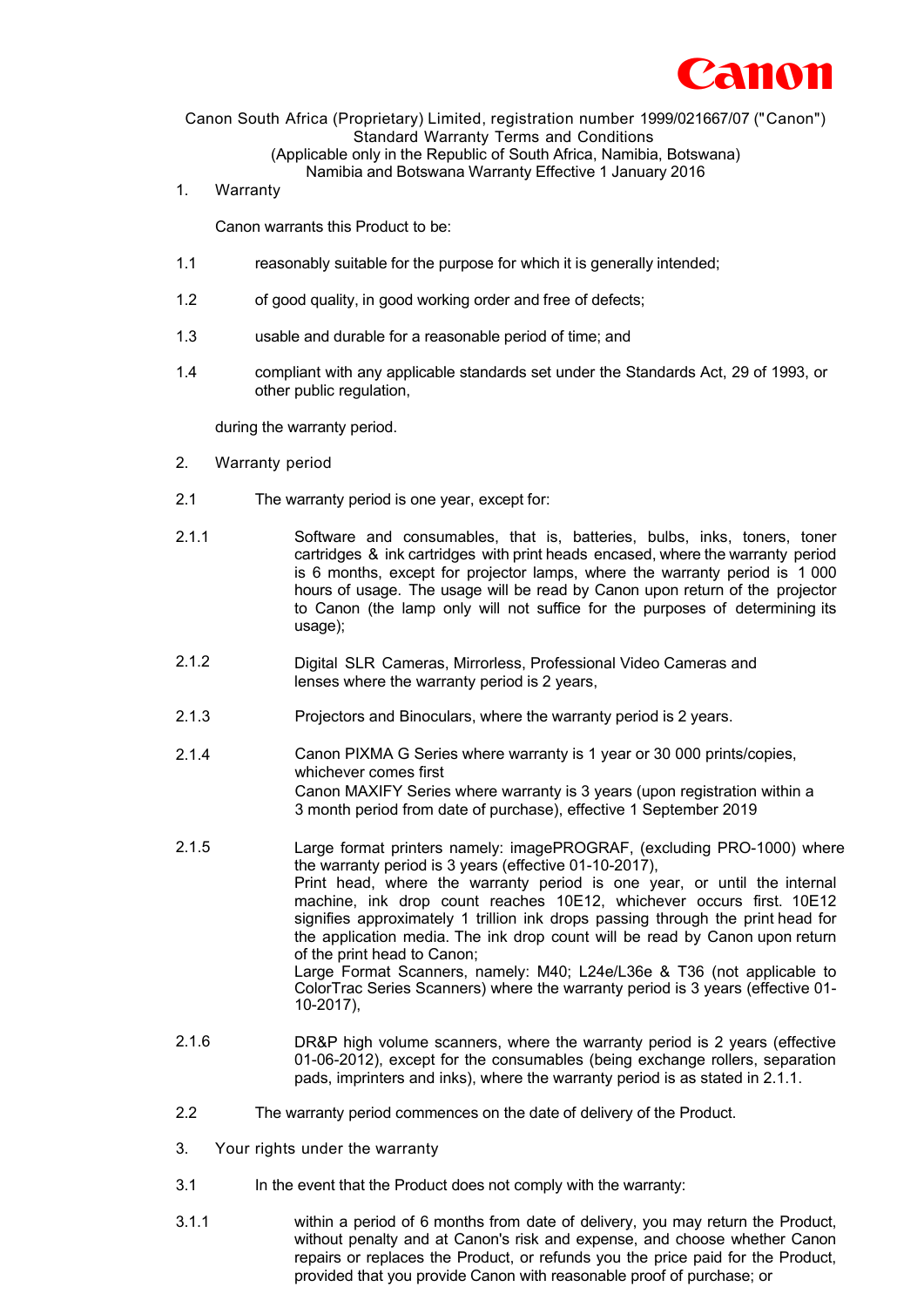

- 3.1.2 if the warranty period is longer than 6 months, for the period of the warranty which exceeds 6 months, Canon will choose whether to repair or replace the Product, provided that you provide Canon with your original receipt.
- 3.2 Unless the Product is a large format printer, in order to exercise your rights under the warranty, you must return the Product either to the place of purchase or to an authorised service centre.
- 3.3 Canon has the right to inspect the Product prior to effecting any repair, replacement and/or refund in terms of 3.1.
- 3.4 The repair, replacement or refund will be done within a reasonable time, at no cost to you.
- 3.5 If a repair service applies
- 3.5.1 Canon will provide the repair service within the Republic of South Africa. In the case of large format printers, repairs will be performed on an on-site basis. If Canon chooses to repair the Product during the period of the warranty which exceeds 6 months, travel charges may apply if the site is more than 50km from an authorised service centre.
- 3.5.2 Ownership in all parts removed from the Product exchanged by Canon in performing the repair service shall return to Canon.
- 3.5.3 If Canon cannot repair your Product due to non-availability of spare parts, Canon will replace the Product with the same or similar type of Product.
- 3.5.4 Canon may appoint a sub-contractor to provide any repair service, and this warranty shall apply to any such sub-contractor subject to the necessary changes being made.
- 3.5.5 All parts supplied and installed during a repair service will either be new, equivalent to new or reconditioned.
- 3.6 If a replacement applies
- 3.6.1 Ownership in all Products replaced by Canon shall return to Canon.
- 3.6.2 All Products replaced will be replaced with either new or equivalent to new Products.
- 4. Your obligations

Prior to and during any repair service provided, you must take all reasonable precautions to safeguard your assets and property (including all software and data) and to minimise potential loss or disruption, including, where appropriate, taking full backups of all of your software and data and implementing virus checking controls.

5. Exclusions of liability

This clause 5 constitutes an assumption of risk, liability or both by you. It limits or excludes your rights and remedies against Canon, its employees and subcontractors in the circumstances described below. This means that you will be financially responsible for your own losses in these instances.

- 5.1 The warranties described in 1 will not apply if:
- 5.1.1 the product is used, stored, altered, or handled contrary to Canon's instructions;